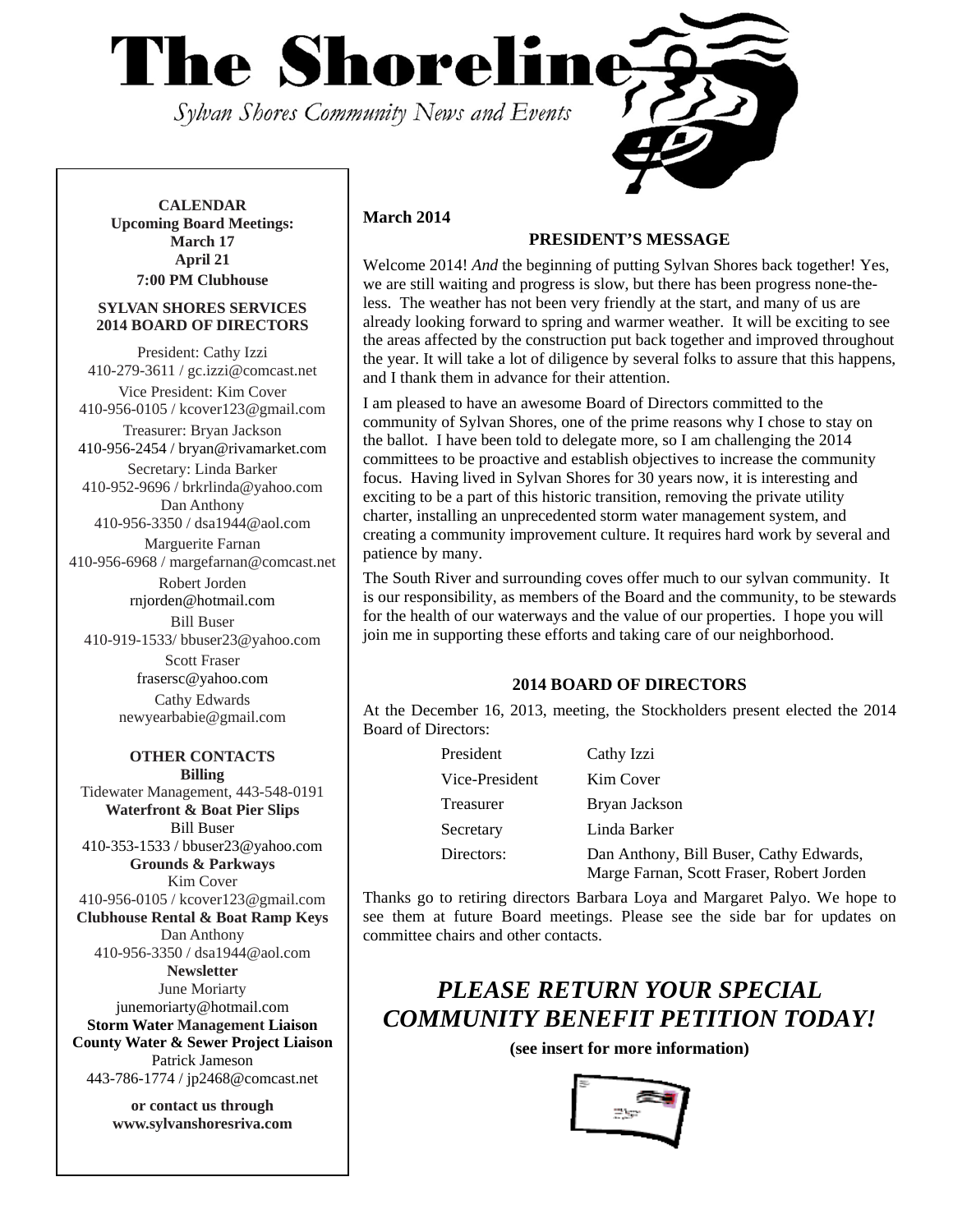#### **2014 COMMITTEES**

The committees expect to be very active this year as the County project comes to an end. The following is an overview of active committees and responsibilities. Chairpersons will report more on activities and objectives for 2014 in an upcoming newsletter. In the interim, feel free to contact the chairperson or attend a Board meeting to learn about their activities.

**By-Laws/SOP/Rules & Regulations**: Recommends or reviews Board recommendations for changes to corporate documents and drafts changes for approval; provides clarification of contents of such documents; provides comments on proposals/bids/contracts for goods and services. Chair, Marge Farnan, margefarnan@comcast.net

**Clubhouse & Recreation**: Arranges for maintenance and improvement of Clubhouse and recreation facilities including playground equipment; administers rental agreements for the clubhouse; works with Grounds & Parkways committee for maintenance of green areas. Chair, Dan Anthony, dsa1944@aol.com

**Finance**: Concerned with financial management of Sylvan Shores Services, including preparation of budgets and recommendations for assessments; oversees replacement reserve fund; assures the collection policy is implemented (where applicable); and performs audit review. Chair, Bryan Jackson, bryan@rivamarket.com

**Grounds & Parkways**: Arranges for overall maintenance and improvement of the physical appearance of the community including all parkways and other green spaces, South entrance area, and clubhouse grounds. Works with Waterfront Committee to coordinate grounds maintenance for waterfront park areas; arranges for County dumpster and mosquito spraying for community. Chair Kim Cover, kcover123@gmail.com

**Roads & Drainage**: Although most roads will now be County Roads, the Board will monitor and report/follow-up on issues to the County. Monitors repaving of roads in conjunction with County water & sewer project and storm water management project.

**Waterfront**: Arranges for maintenance and improvement of beach areas, boat and swim piers, and stairways to waterfront areas; administers boat slip and other light craft lease agreements. Chair, Bill Buser, bbuser23@yahoo.com

Special committees are also assigned for a specific period of time in order to complete a specific task, such as a Nominating or Audit Committee.

#### **SYLVAN SHORES SERVICES DECOMMISSIONS PUMPHOUSE & WELLS**

In February, the wells which serviced the community in past years were filled and capped per state and local requirements. In addition, the holdings tanks were removed from the pump house, and the pump house was demolished.

Additional grading and beautification of the parkway will be performed later in the spring and summer as the Storm Water Management project progresses.



*One of the water holding tanks from the pump house.* 

### **COUNTY WATER & SEWER PROJECT UPDATE**

**We have confirmation from the County that the water & sewer construction and capital connection charges**  *will not be billed* **to homeowners until January 2015.** Before that time, we will remind you about any deferrals you may be eligible for because of age or income level. A deferment application is required and can be found on the Sylvan Shores website or by contacting Leslie Campbell, A.A. County Office of Finance at 410-222-7519. This application is updated every July, so be sure the one you use is for the current year.

There are still 15 properties to be connected to sewer. The weather and other challenges have delayed these connections.

Road paving will be done in conjunction with completion of storm water management areas. **As the roads are scheduled to be paved,** *residents will be informed* **and Patrick Jameson will be available to discuss specific grading needs for the roads.** This will be a lengthy and involved process, and your cooperation and patience is greatly appreciated.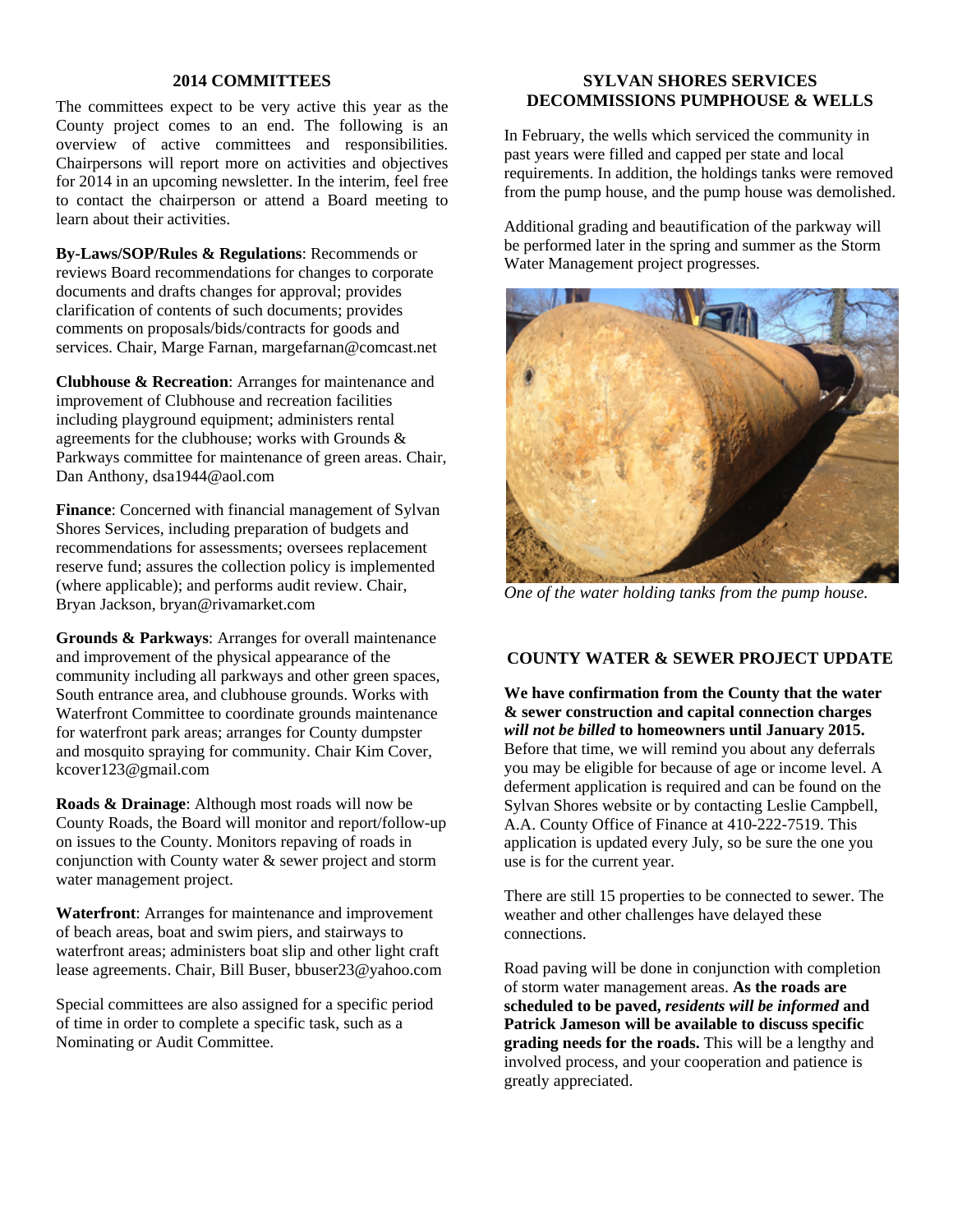# **PETITIONS, PLEASE! SPECIAL COMMUNITY BENEFIT DISTRICT UPDATE**

In late December, the Special Community Benefit District petition, cover letter and proposed budget was mailed to owners. If you have not yet voted, please complete the petition and return it to Sylvan Shores Services as soon as possible. If you have misplaced your petition and cover letter/budget, or have any further questions, also feel free to reach out to Cathy Izzi or Marge Farnan (see page 1 for contact information).

Of course, the Board encourages your YES vote. We know that many of you have voted YES, but many of you continue to have concerns and questions. Members of the Board will be attempting to contact many of you to encourage your vote and answer any questions you might have.

### **Why You Should** *VOTE YES*

- Assure collection of funds to meet financial obligations to maintain an attractive community. Maintain and improve amenities and access to amenities for the use and enjoyment of all residents and guests.
- $\blacksquare$  Improve the value of your property, your community, and your quality of life – everyone shares in the value of the benefits of a viable community
- $\blacksquare$  Keep annual assessments as low as possible by assuring 100% participation.

### **What You Need to Know Once the District is Approved**

- Once the district is approved, the current community maintenance assessment will no longer be requested. Any overpayments of this assessment will be reimbursed at that time.
- An SCBD assessment will be a line item on your annual County property tax bill. As with any nonpayment of taxes, there are consequences. Visit the County website on Tax Sale Information to learn more about what happens when real property taxes are not paid.
- Once a SCBD budget is established by legislation for a fiscal year, the Board cannot increase or impose an additional assessment during that fiscal year.

### **Most Frequently Asked Questions**

### **Will the Board consider a cap on assessments?**

The Board continues to consider whether a future cap on assessments would be appropriate. The Bylaws/SOP Committee continues to look into what this might mean for future boards and whether there are other mechanisms in place to hold the Board responsible for establishing a responsible and conservative budget and involving the district owners more in the process. Owners within a district or proposed district also have the right and responsibility to comment on a budget when presented by the Board (mailed to owners on 12/26) and during the legislative process.

### **Why will we need a management company if the County is collecting the assessment?**

Perhaps the term "management company" was not the best descriptive word on the SCBD budget, but it, in fact, captures overall administrative services that are required, including accounting and financial reporting services. The cost for such services will likely be in line with our current expense, and the Board continues to research options.

### **I heard that SSSC has funds they've collected and haven't spent. Why don't they use that money instead of assessing us further?**

SSSC holds a replacement reserve fund specifically earmarked for the future replacement of assets, such as Clubhouse roof, piers or decking, etc. These monies are not to be used for general maintenance or administrative costs (see the Reserve Fund article below). Sylvan Shores also maintains an operating reserve to accommodate any emergency maintenance situations and to assure that money is available to cover its financial obligations when community maintenance fees are not paid.

### **How will the district moneys and existing funds be handled?**

Funds received via assessments and spent for the SCBD will need to be kept separate from current funds (i.e., replacement reserve funds collected in prior assessments). Monies received from the tax district will only be spent for purposes of the district as budgeted and presented to the owners and approved by legislation.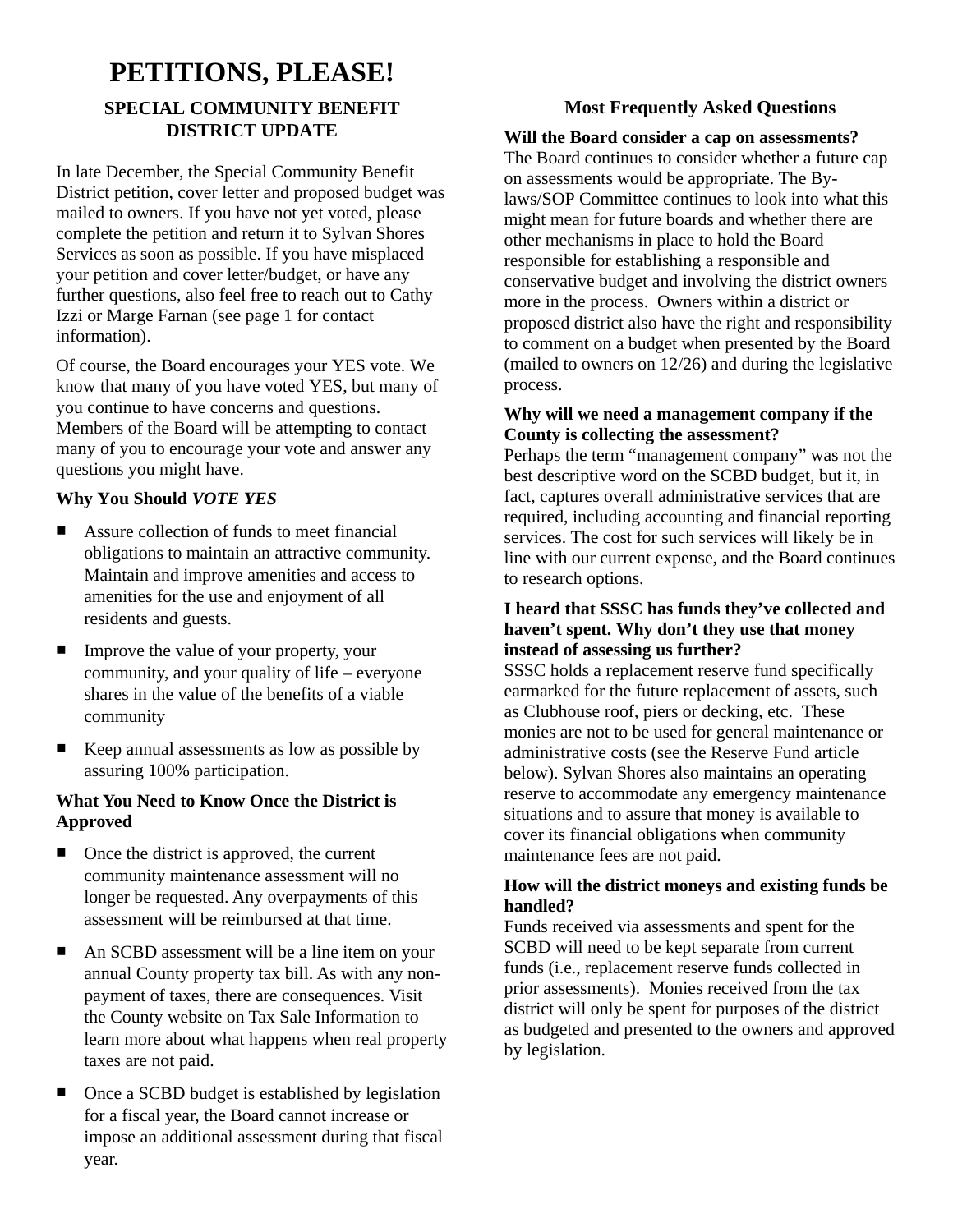### *Most Frequent, continued*

### **I don't want any more government control over my property.**

I don't think any of us do. Unfortunately, the SCBD is the only option available to this community to assure that funds are available to maintain and improve it. Current receipts (maintenance fees) are not reliable or adequate to sustain required operations in future years. It is rare that there is a community or subdivision that is not an HOA or a Special Tax District within the County.

### **Why am I having to pay the County to collect my assessment.**

The County requires an administrative fee to collect and distribute assessments. This is, in fact, included in the budget.

We will keep the petition process open until the required number of YES petitions is received. However, we do ask that if your intention is to vote YES, please do so as soon as possible. Don't think that others will vote for you – it doesn't work like that. We need your YES vote to proceed in the best interest of the community as soon as possible.

Thank you!



# **PETITION REMINDERS**

- **Please be sure to PRINT, SIGN, and DATE the** petition.
- **PRINT** and SIGN your name as it appears on your deed. If you are in doubt, print and sign your full first, middle and last name.
- All owners of record must sign.
- Be sure to include a DATE. There is not a lot of space on the line, so use any space near your signature to include a date.

Several petitions are missing some of this and Board members will follow-up with you. Thank you for your cooperation in advance.

# **ON REPLACEMENT RESERVES**

In 2011, a Replacement Reserve Study was completed and the Board of Directors voted to establish a **Replacement Reserve Fund** to implement the recommendations of the study. In this study, a listing of capital assets was created; an assessment of their current condition was made; and, based on the remaining life span of the asset and replacement cost, a schedule was created to collect sufficient funds for repair or replacement.

### **How is it funded?**

The annual contribution recommended in the schedule is included in the expense budget and collected via the community assessments. In the proposed SCBD budget, this amount is noted as "Funds for Future Use." In the current budget, it is noted as "Depreciation (Replacement Reserves)" since technically it is a depreciation expense (as assets depreciate with age and must be repaired or replaced).

### **What assets are covered?**

Currently, the schedule includes pier structures and pilings, boat ramp (South River), Clubhouse (roof, siding, flooring, etc.), playground, concrete and wooden stairways, and basketball court (planned to be re-established after the construction).

## **Would the schedule change?**

The schedule is dynamic and is affected by repair/replacement of an asset, by creating, adding or removing assets, or by a shortfall of contributions to the fund (in 2012 the contribution was reduced in order to keep assessments from increasing). The date at which an asset may be moved up because of storm damage or estimated life span will also affect the annual contribution rate.

### **How are the monies tracked?**

Funds are kept in a separate account from the operating account and are invested in Certificates of Deposits.

The basic premise of this Replacement Reserve Fund is to plan for future repairs/replacement without having to create an emergency special assessment or having to significantly increase an assessment. It does not include regular maintenance or usage maintenance (i.e., utilities, paint). It is important that future boards recognize the value of this fund and keep it in place for future generations.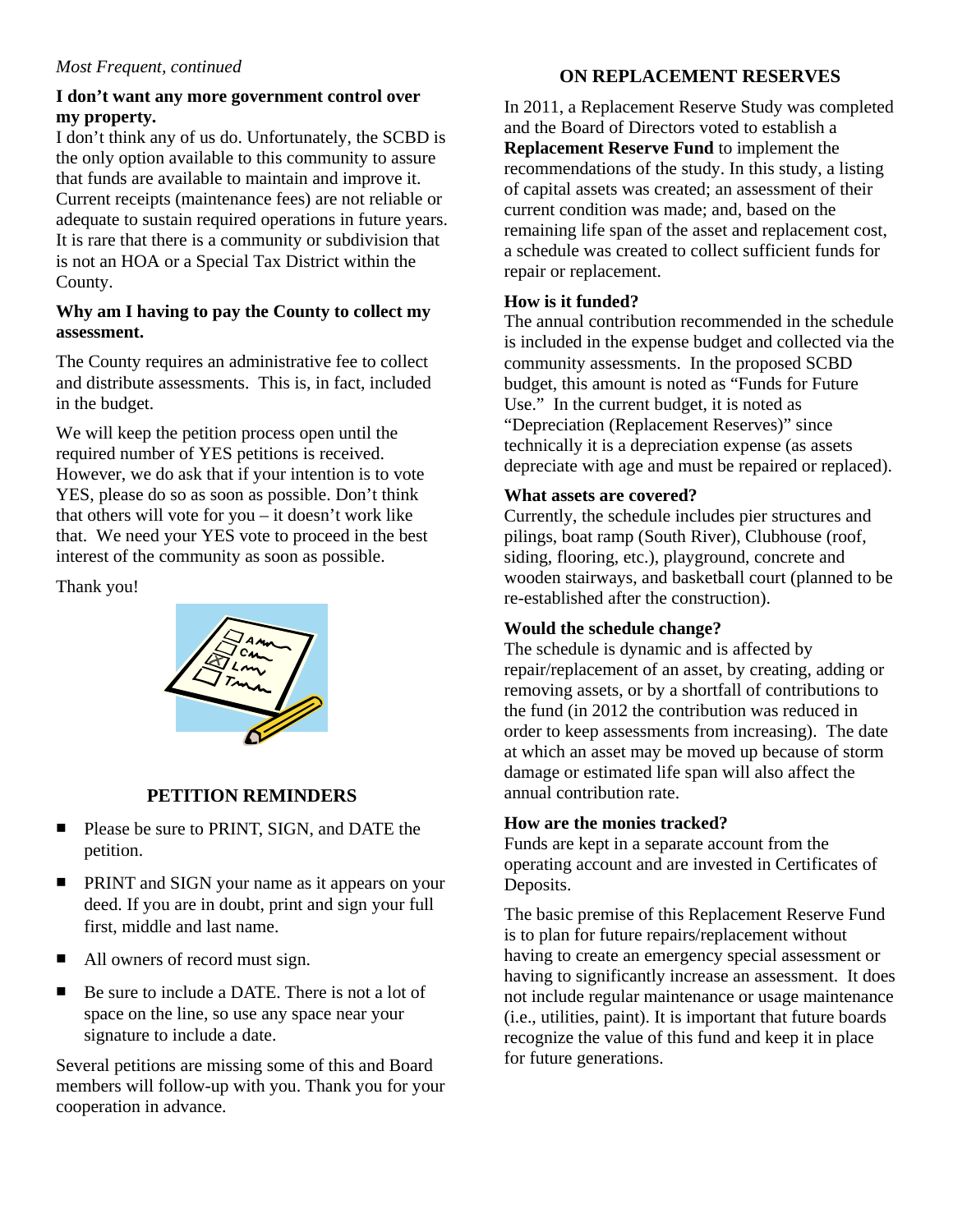### **STORM WATER MANAGEMENT GRANT PROJECT UPDATE**

As of this writing, we are awaiting the final approval by the State. Patrick Jameson (jp2468@comcast.net) will be working to finalize required agreements and the construction contract for review and sign-off by the Board. We are confident that the first section of work will begin as soon as the weather thaws (assuming no further complications by authorities), and we continue to request your patience as we progress. Please refer to the December 2013 newsletter, which outlines the project areas. **As this work proceeds, so will paving -** *Amen to that!*

### **CLUBHOUSE RENTALS**

Birthdays, Anniversaries, Graduations, Other Special Events \* \* New Kitchen Upgrades \* \* Reserve your date today! \$75 per rental. Contact Dan Anthony at 410-956-3350 or dsa1944@aol.com

# **SYLVAN SHORES KIDS CLUB**

Activities for all ages

The Kids Club has had some fun events and more are planned for the future. The Board provides free Clubhouse rental, promotion, and limited supplies. Get involved and support Kids Club – donations of food and other supplies are always needed.

Contact Jenn Rossback, 443-203-6319, to find out how you can make this a successful creative outlet for our youth!

### **BOAT & CANOE/KAYAK STORAGE**

**Boat Slips:** Several slips are available on the South River boat pier and one shallow slip on the Forest boat pier.

**Light Craft (canoes, kayaks):** Last year, two new racks were installed for light craft. Registration is required to use the racks. This year, a \$20 storage fee will apply. The fee covers April 1-March 31. Owners of crafts not registered and paid by March  $15<sup>th</sup>$  will be contacted to remove their craft.

Contact Bill Buser at 410-919-7931 to reserve space for your water craft.

### **BOAT RAMP KEYS**

New boat ramp keys will be available to residents in good standing (no outstanding service or community maintenance fees) after April 1. The fee is \$25 for unlimited use for one year. Boat registration information is required and you must turn in all old keys.

Contact: Dan Anthony at 410-956-3350, or dsa1944@aol.com.

### **NEIGHBORHOOD WATCH**



This year began with an unfortunate string of burglaries. As soon as we became aware, we attempted to inform as many folks as possible through email, and kept

in touch with South County Police.

If you wish to be included in emails like this, or receive other Sylvan Shores updates, including the Shoreline newsletter, please send me your email address (gc.izzi@comcast.net).

Anyone interested in revisiting efforts for Neighborhood Watch are encouraged to review the brochure on the website. A certain percentage of participation is required for signs, and other suggestions for improving this effort are encouraged.

## **CALLING ALL RESIDENT CONTRACTORS**

We often have small to medium jobs here in the community and would love to know of residents that are licensed and insurance contractors (construction, electricians, plumbers, painters, etc.) whom we might hire for jobs or who may want to volunteer their time. Please contact any member of the Board (see page 1 for a listing).

### **HOUSE NUMBERS**

Many houses in the neighborhood do not have house numbers. Please be sure that your house number is clearly visible for emergency services.